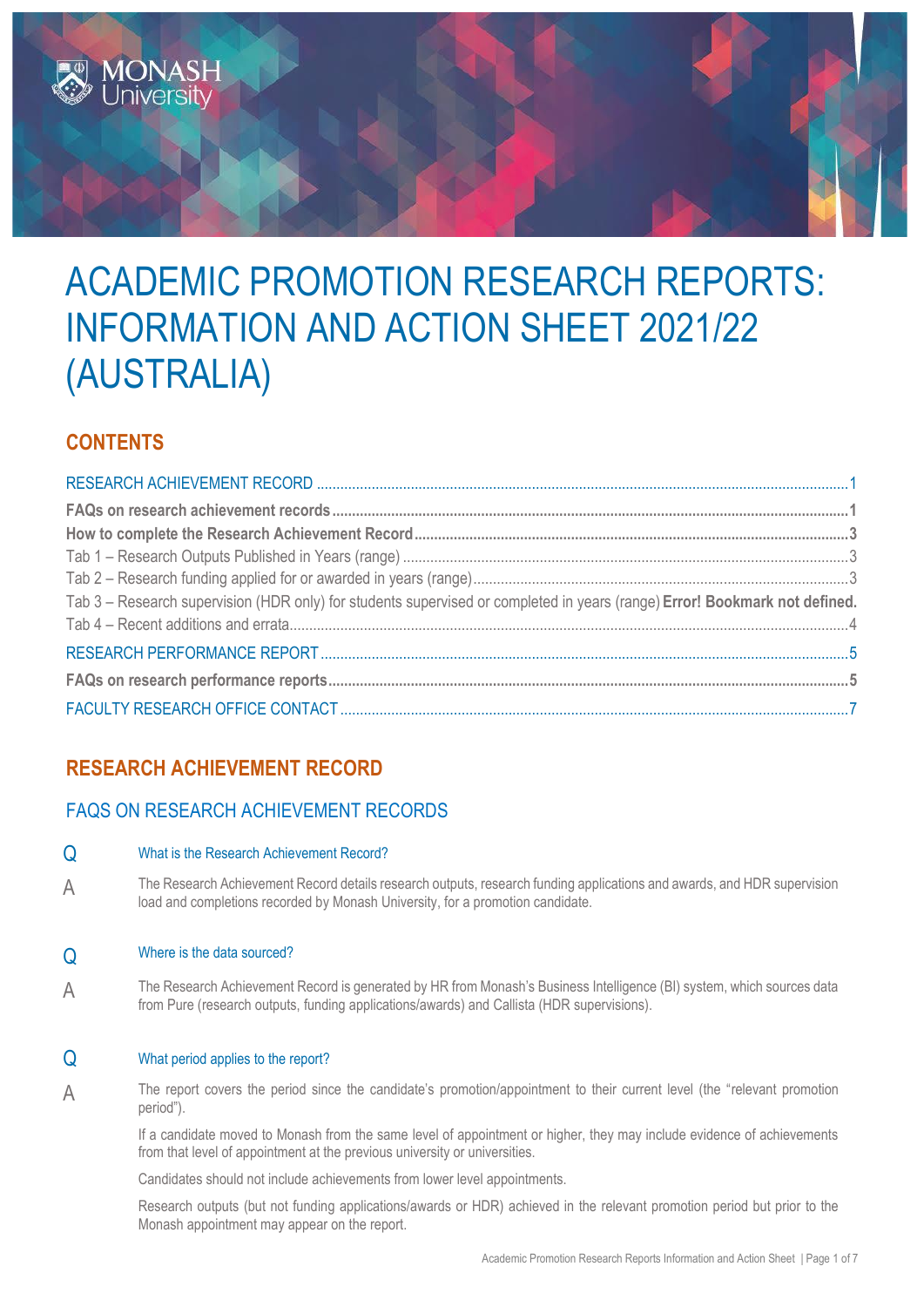## Q What do I need to do with the report?

- A 1. Review the report confirm the data is complete and accurate;
	- 2. Supplement the data (refer to the Actions provided below);
	- 3. Manually add/correct any other data using Tab 4 of the report (see information below); and
	- 4. If relevant, queries can be referred to the relevant faculty research office contact listed below.

Reports must be supplemented with required data for all candidates.

Please note: The data in the locked columns within the report cannot be changed.

#### Q What if data are missing or incorrect?

A Any omissions of data should be recorded in Tab 4 – Recent Additions and Errata (refer to page 2).

For further queries regarding correcting data or assistance with interpretation of your reports, please contact the relevant faculty research office (refer to the back page).

## Q Do I need to do anything if the report is correct?

<span id="page-1-0"></span>A Yes. The report contains data fields awaiting input from you, as some data is not able to be captured by Monash's system. Refer to the below section for further information.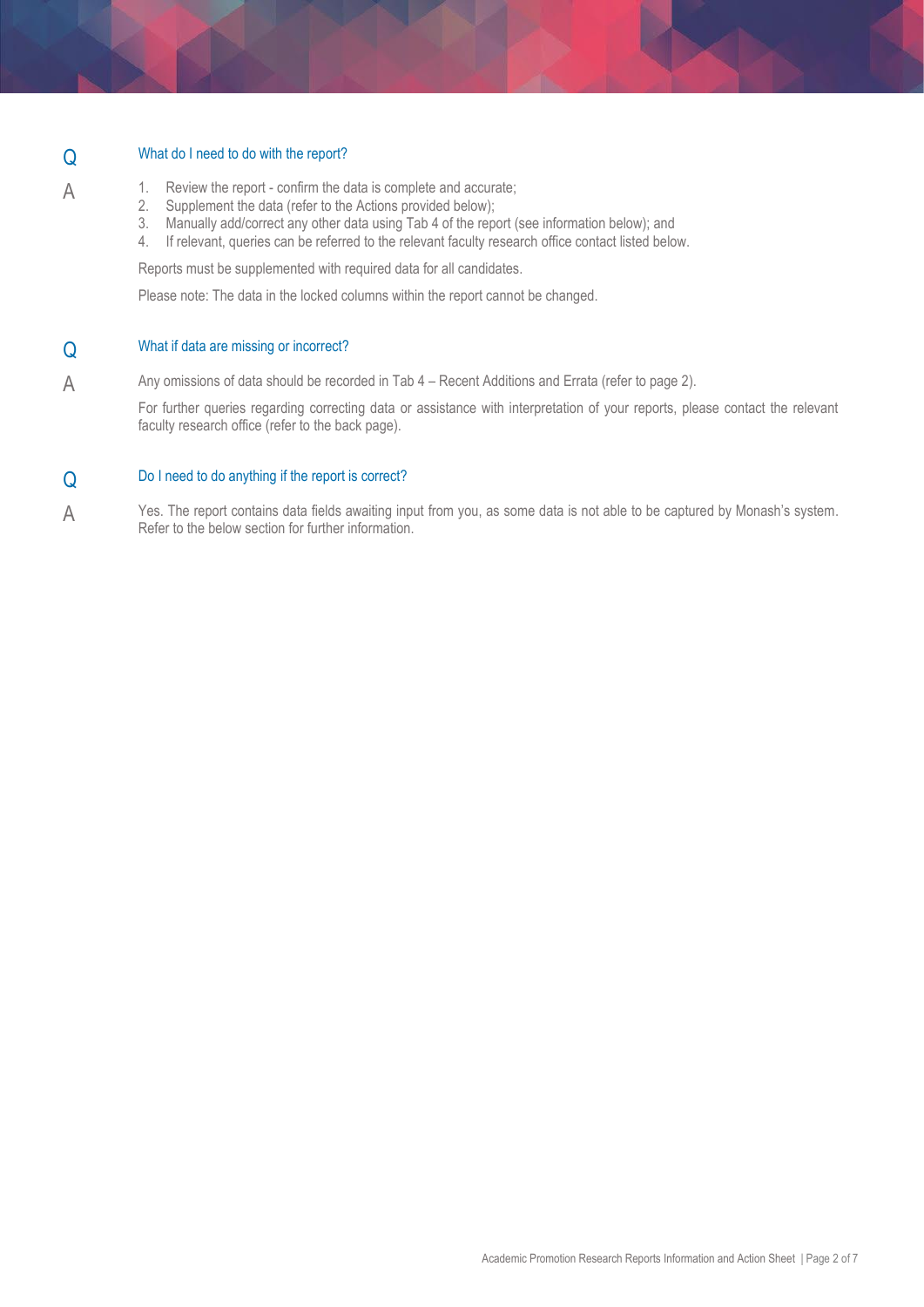## <span id="page-2-0"></span>HOW TO COMPLETE THE RESEARCH ACHIEVEMENT RECORD

#### **TAB 1 - RESEARCH OUTPUTS PUBLISHED IN YEARS (RANGE)**

The report lists all research outputs in the relevant promotion period, as recorded in Pure, and also includes information on Faculty-specific quality journal/book publishers, where relevant (refer to the *Definitions* section below).

Reports for the Faculty of Medicine, Nursing and Health Sciences also include "Journal Impact Factor (2 Year)", as their research performance standards measure cumulative impact factors.

#### Definitions for interpreting the report

*This classification has not been validated by the University's Research Output Collection Service (ROCS)* indicates where data has been loaded directly into Pure but not yet validated by ROCS. Validation process includes checking the classification of an output as 'research/not research' in accordance with government guidelines.

In reference to the quality journal/publisher indicator, outputs can be listed as 'Quality' due to the journal/publisher being on the Faculty-specific lists; however, the output may still be excluded from the formal performance metrics due to other criteria, such as research status, output type, or other rules specified by the Faculty. Refer to the [Faculty Research Performance Standards](https://www.monash.edu/academicpromotion/academic-performance-framework#Research-1) for details.

ACTION You need to supplement the research outputs report with:

- Individual contribution: An estimate of your individual contribution (%) to each research output (where it is less than 100%);
- Lead author: indicate yes or no; and
- Number of citations (where available): indicating the citation provider (e.g. Scopus, Web of Science, Google Scholar) as recommended by the faculty/area (if relevant to your discipline).

#### <span id="page-2-1"></span>**TAB 2 – RESEARCH FUNDING APPLIED FOR, AWARDED, OR COMMENCED IN YEARS (RANGE)**

The report lists all funding the candidate was associated with (applied for or awarded) during the promotion period, as recorded in Pure. Applications will only be shown once they have been submitted to the funder i.e. any that are currently in an internal assessment/approval stage (as at the date the report is generated) will not be displayed. Expressions of Interest (Grant Outline type in Pure) will be excluded. Any successful EOI applications will appear in the report as a separate funding application record (with its final outcome).

#### Definitions for interpreting the report

Research Funding Categories: indicates the formal research income categories for the application/award funding e.g. Category 1 - Australian competitive grants; Category 2 – Other public sector research income; Category 3 – Industry and other research income. This field will also highlight where the application/award has an internal University/Faculty funding component or is solely internal funding (identified as *Other – Not Research*).

Applied/Awarded amounts: these fields provide the overall total applied/awarded amounts for the funding application, as reflected in Pure, inclusive of all funders and funding categories/types.

ACTION You will need to supplement the research funding report with an estimate of your individual contribution (%) for each research application/award (where you are not the sole CI).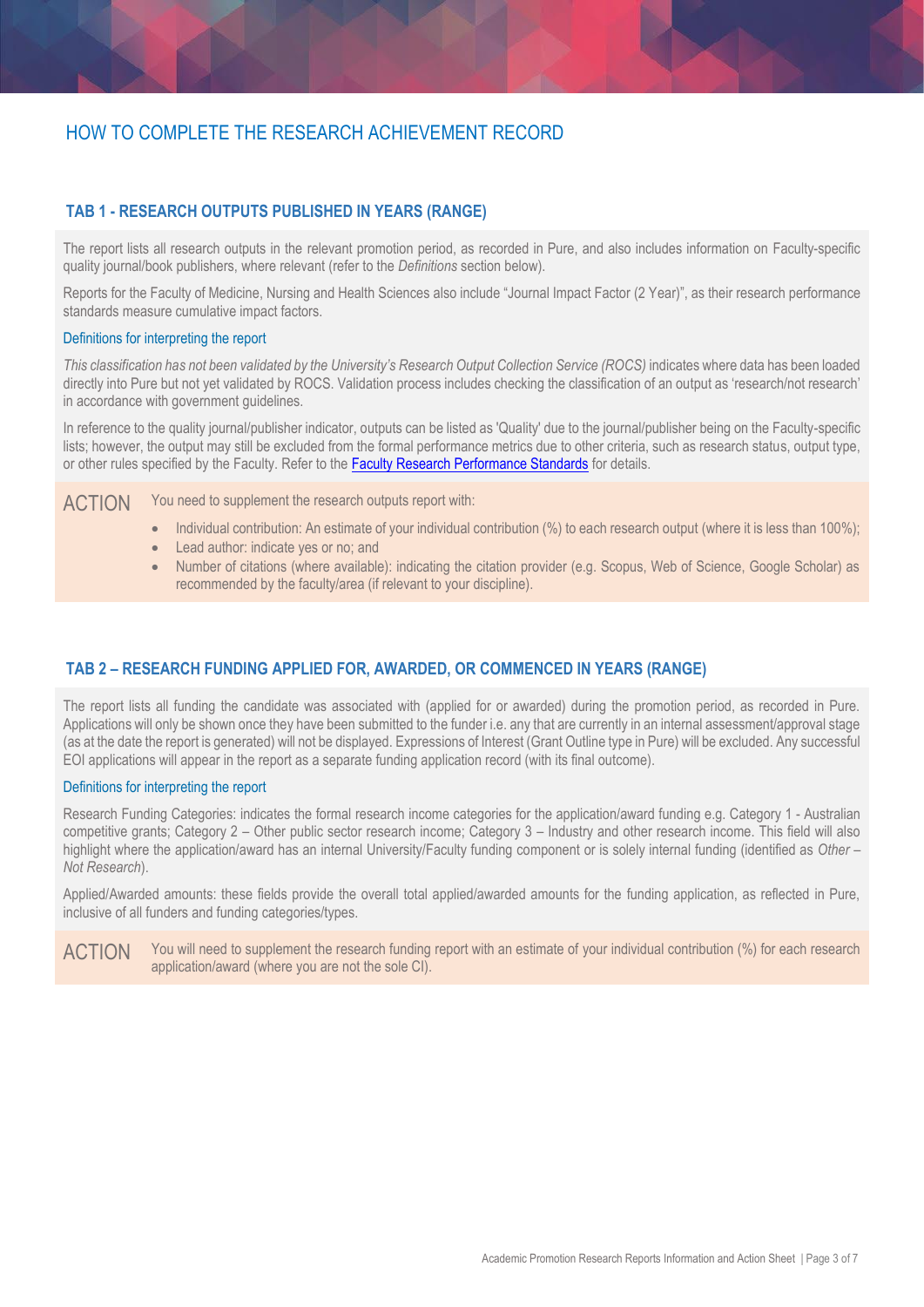## **TAB 3 – RESEARCH SUPERVISION (HDR ONLY) FOR STUDENTS SUPERVISED OR COMPLETED IN YEARS (RANGE)**

#### Definitions for interpreting the report

Completed Student: Indicates 'Y', where a student was supervised by the candidate at the time of completion, when the year of completion falls within the promotion period.

Supervision Load:

- Lists students supervised by the candidate, when the year(s) of supervision falls within the promotion period.
- "Supervision Load" is a calculation of the supervision percentage and the HDR student's load (EFTSL). E.g. If a part time student had a load of 0.5 and the promotion candidate's supervision percentage is 80%, the supervision load is 0.4.

Note: The report does not include supervisions of external HDR students, non-HDR students, such as Masters by Coursework or Honours, or HDR students prior to employment at Monash.

ACTION No action required.

## <span id="page-3-0"></span>**TAB 4 – RECENT ADDITIONS AND ERRATA**

This blank sheet can be used by candidates to:

- Add research outputs, research funding applications/awards and supervised students that do not appear in Tabs 1, 2 or 3;
- Include data that is not held by the University, that is relevant to the candidate's case for promotion, during the promotion period; and
- Correct entries related to information provided on other pages of the report.

ACTION The following will not be included in BI reports, and will therefore require your manual addition, if they fall within the promotion period:

- External research funding applications and/or awards prior to employment at Monash;
- Research outputs not recorded in the Monash system (Pure);
- Supervision of external HDR students, non-HDR students, or HDR students prior to employment at Monash; and
- Consultancy income.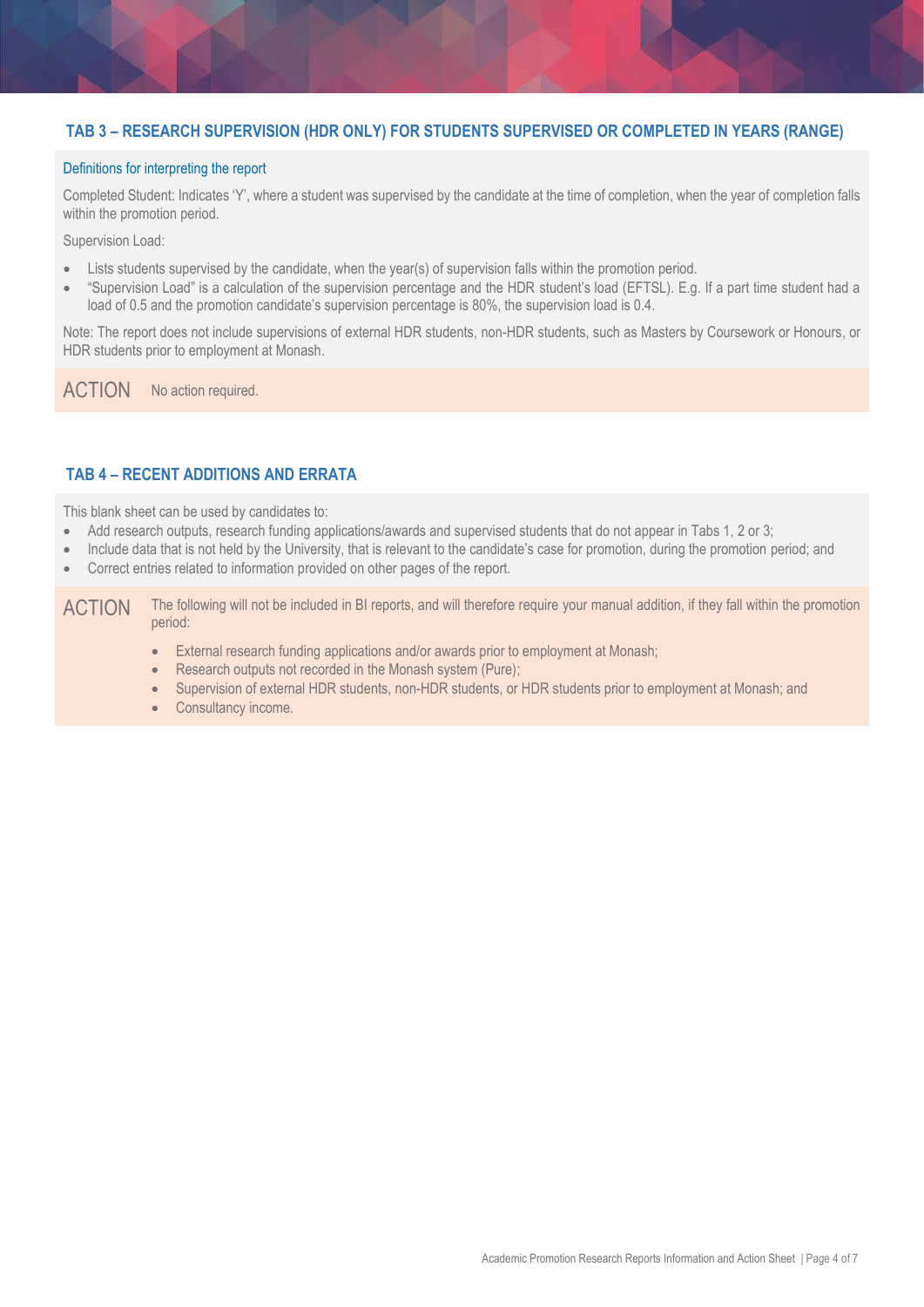# <span id="page-4-0"></span>**RESEARCH PERFORMANCE REPORT**

The Research Performance Report shows details of performance relative to the Faculty specific research performance standards over a set period of time.

#### Important Notes:

Whilst the entire period of the case for promotion will be considered, this particular report provides an indication of performance over the most recent three years\*. Information contained in the report is not a full representation of the individual's academic performance and achievements. In assessing promotion applications, the committee will consider all evidence in the case for promotion taking a holistic approach in determining whether a candidate has met the criteria for promotion. Each application is viewed holistically and the decision will be informed by, but not determined by, the relevant academic performance standards.

What will appear on reports will vary across faculties, in accordance with parameters of the Faculty academic performance standards.

\*Faculty of Medicine, Nursing and Health Sciences evaluate 3-5 years of performance, based on time at current level. Faculty of Arts have a 5 year reporting period.

#### Definitions for interpreting the report

Each Faculty's research performance standards are implemented within the Research Performance Report, which may include variations based on Academic Level or School/Discipline. Refer to your [Faculty's performance standards document](https://www.monash.edu/academicpromotion/academic-performance-framework#Research-1) for the most complete information regarding the included performance metrics and their definitions.

Noting the above statement, the following provides broad guidelines to the commonly included metrics:

Research Income: Category 1-4 income received, by year of receipt. Only research income that has been received by Monash University is recorded.

Research Outputs: An assessment of the quality of your research outputs, based on the methodology and quality definitions in place in your Faculty's research performance standards

Supervision Count: where applicable, is the number of students supervised in any one year. Note that this is calculated per year, so when totalling this measure across multiple years the same student will be counted multiple times if the supervision spanned multiple years. The Faculty performance standards may have rules defining the included course types (PhD, Masters by Research) the supervision role (Main, Associate), and whether any non-HDR supervisions are included.

HDR Supervision Load: where applicable, includes students who were being supervised by the staff member, where year of supervision falls between the reporting year range. It is a calculation of the supervision percentage and the HDR student's load (EFTSL). For example, if a part time student had a load of 0.5 and the promotion candidate's supervision percentage is 80%, the supervision load is 0.4 (ie. 0.5 x 0.8 = 0.4).

HDR Completions: where applicable, a completion is credited to a staff member if they were supervising the student at time of completion. The report does not include completions of non-HDR students including Masters by Coursework or Honours.

Further definitions are included on the back pages of your report.

<span id="page-4-1"></span>ACTION You will need to review the report, contact the Faculty Research Office contact for any advice interpreting your report, and submit your report with your promotion application.

# FAQS ON RESEARCH PERFORMANCE REPORTS

#### Q What is the Research Performance Report?

A The Research Performance Report shows details of performance relative to the Faculty specific research performance standards over a set period of time.

#### Q Where is the data sourced?

A The report is generated from the University's Business Intelligence (BI) system, which gathers data from a number of key University operational systems including SAP (research income), Callista (HDR supervisions) and Pure (research outputs and research funding applications//awards).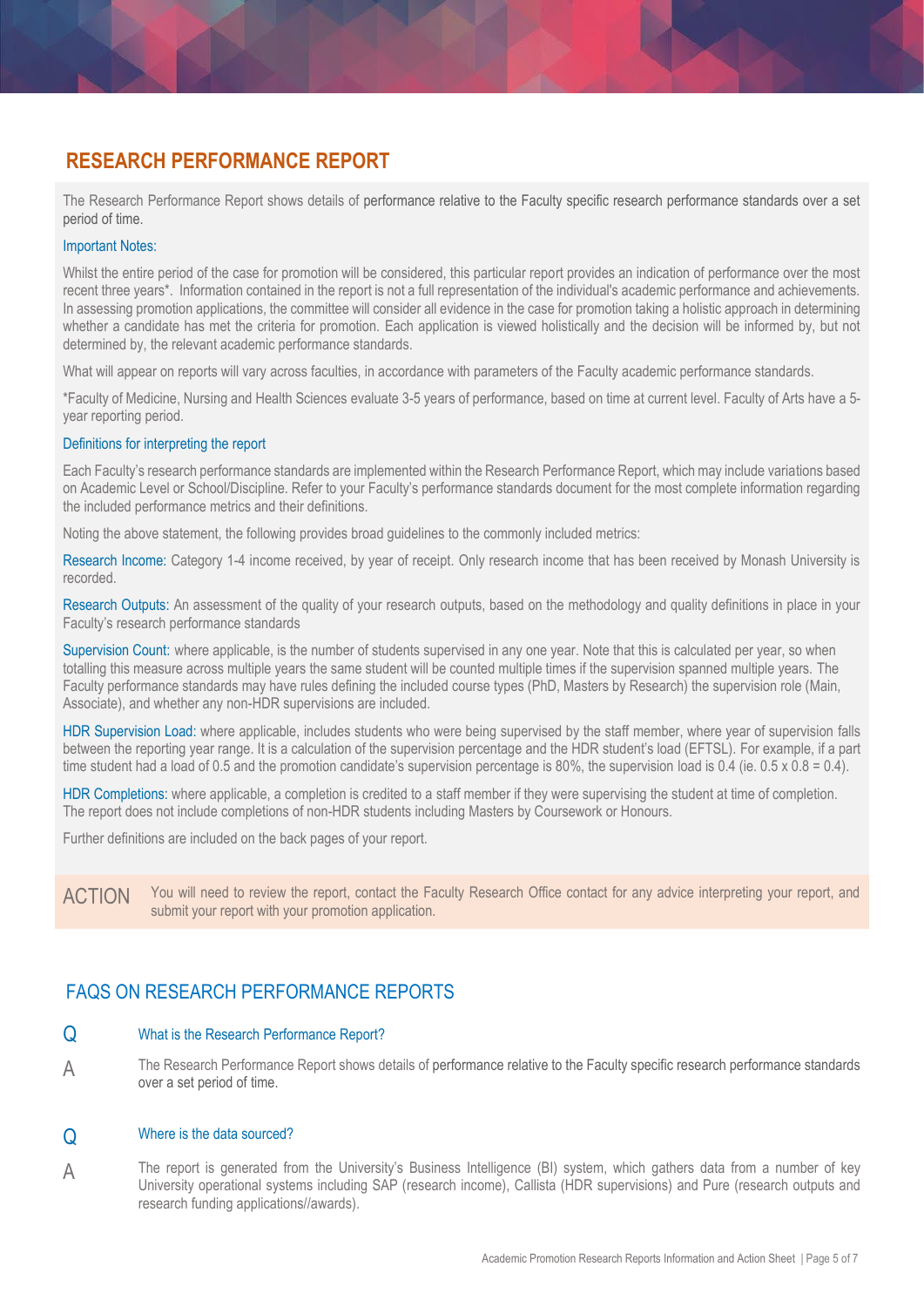#### Q What period applies to the report?

A The report is not specific to academic promotion or the 'relevant promotion period'.

> This report shows performance relative to the current faculty-specific research performance standards over a set period of time\*. Research performance standards only evaluate completed years. The reporting period is 2018-2020 (data for 2021 will not be complete in University systems).

Data for 2021 are not included in your metrics but may be present in your report for context.

**\*Note:** Faculty of Medicine, Nursing and Health Sciences will receive a 3-5 year report, based on time at current level, in accordance with their research performance standards.

Faculty of Arts will be provided with a 5-year (2016-2020) report, in accordance with their research performance standards.

#### Q How do I interpret the colours in the report?

A Your metrics are presented against the faculty / discipline specific targets and performance is expressed broadly as:

- at or above aspirational standard (green):
- between minimum and aspirational standard (yellow); and
- below minimum standard (red).

Targets are pro-rated against cumulative FTE to adjust for part-time status.

## Q What system constraints are there?

A Due to system constraints, the following factors are not currently reported:

- Extended leave
- Teaching and Service related activities
- Other work-related activities
- Research income that is not transferred to Monash University
- Research outputs published prior to Monash University employment (external publications).

#### Q I was on extended leave within my reference period. How will this be taken into account in my report and application?

A All applications for promotion are assessed relative to opportunity. Provide context to your report within your application, using the 'relevant circumstances' (achievement relative to opportunity) section of your case for promotion to outline extended leave. Refer to '[preparing relevant circumstances](https://www.monash.edu/academicpromotion/achievement-relative-to-opportunity/achievement-relative-to-opportunities)' for further information.

The committee will also be aware that this particular report provides an *indication* of performance over the most recent period (as defined above). Information contained in the report is not a full representation of an individual's academic performance and achievements. In assessing promotion applications, the committee will consider all evidence in the case for promotion taking a holistic approach in determining whether a candidate has met the criteria for promotion. Each application is viewed holistically and the decision will be informed by, but not determined by, the relevant academic performance standards.

#### Q What if data is missing or incorrect?

A For further queries regarding correcting data or assistance with interpretation of your reports, please contact the relevant faculty research office (refer to back page).

#### Q Why didn't I receive one?

A Reports are not applicable for candidates applying for Level B promotion, or education focused staff.

#### Q Who can help me with interpreting my report?

A Assistance with interpretation of your reports can be provided by the relevant faculty research office (refer to back page).